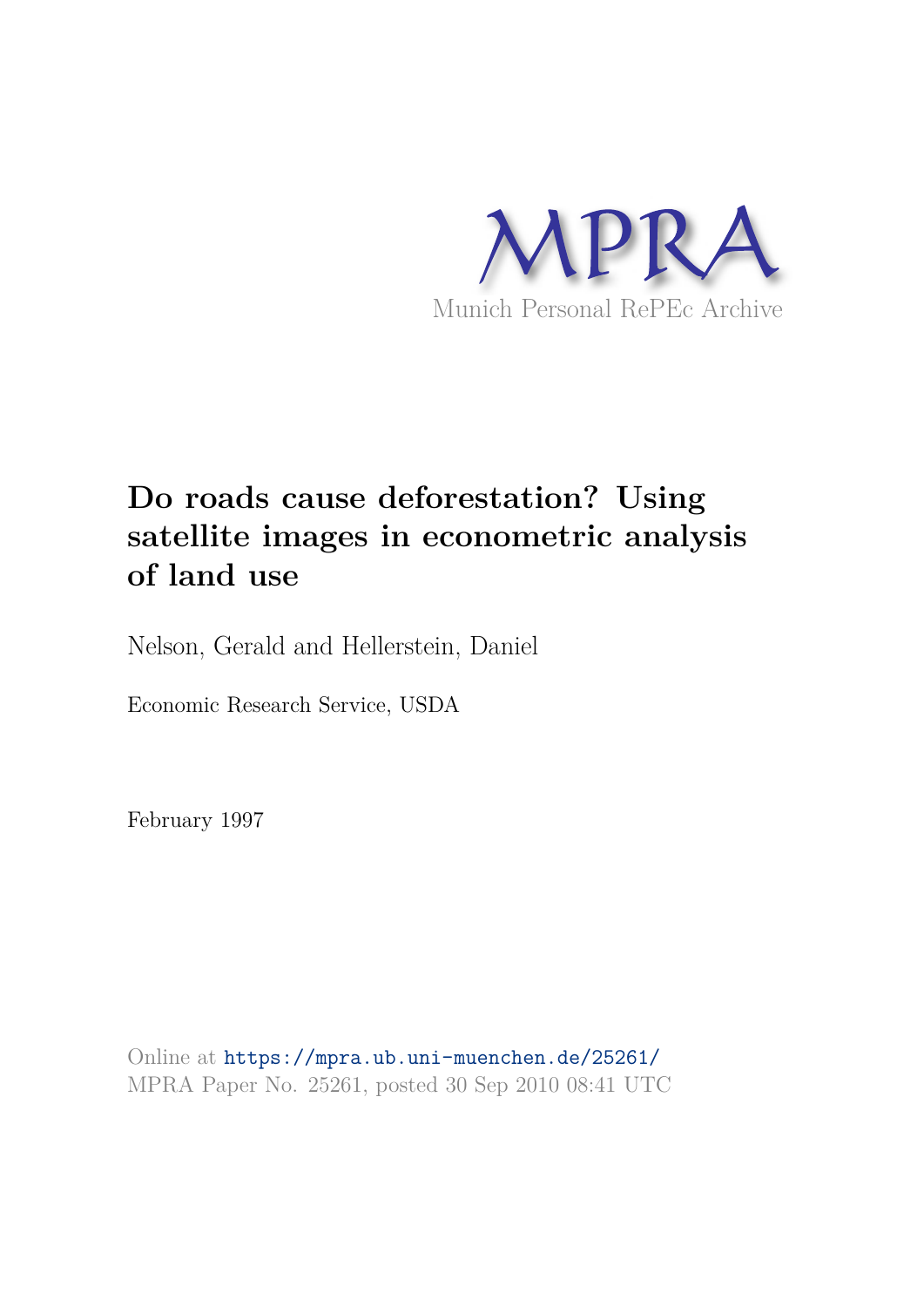#### **Do Roads Cause Deforestation?**

#### **Using Satellite Images in Econometric Analysis of Land Use**

Gerald C. Nelson and Daniel Hellerstein

June 1995

(Revised May 1996)

Gerald C. Nelson, Associate Professor, University of Illinonis, Department of Agricultural and Consumer Economics.

Daniel Hellerstein, Natural Resource Economist, Economic Research Service, USDA.

Support for this paper was provided by Cooperative Agreement 43-3AEM-3-80137 between USDA and the University of Illinois. It does not reflect the views of either institution. This draft has benefitted from discussions with Ken Chomitz, Peter Feather, Charles Hallahan, Ralph Heimlich, Laurian Unnevehr, and participants in seminars at IFPRI, the World Bank, Resources for the Future, the University of Illinois, Universidad Nacional Autonoma de Mexico, Centro de Investigación y Docencia Económicas, and Secretaría de Medio Ambiente, Recursos Naturales y Pesca, Mexico. A more detailed version of this paper, with color illustrations, is available on the web at http://w3.aces.uiuc.edu/ACE/faculty/GNelson/papers/lu\_paper/description.htm.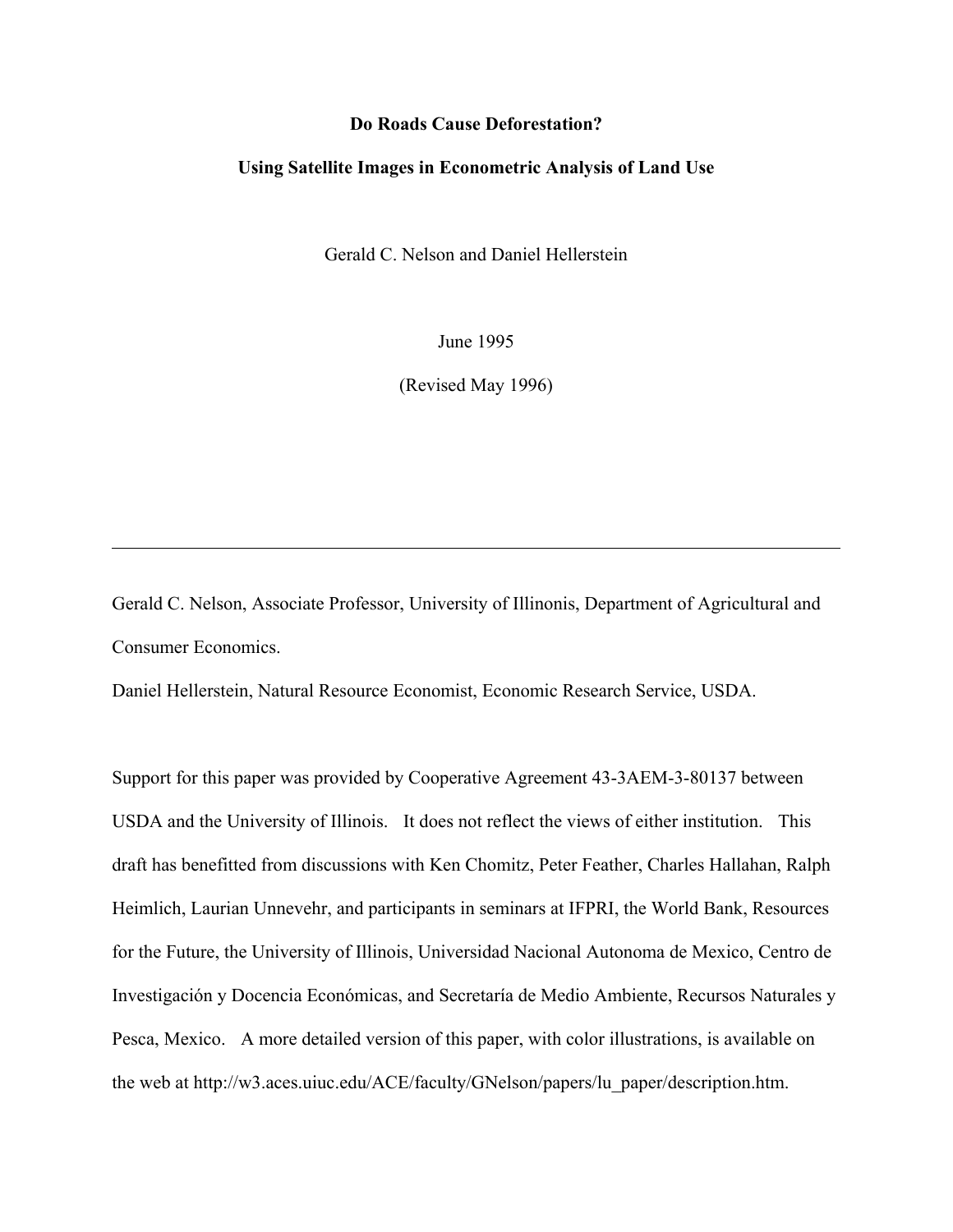### **Do Roads Cause Deforestation?**

# **Using Satellite Images in Econometric Analysis of Land Use**

# **Gerald C. Nelson and Daniel Hellerstein**

## **Abstract**

This paper demonstrates how satellite images and other geographic data can be used to predict land use. A cross-section model of land use is estimated with data for a region in central Mexico. Parameters from the model are used to examine the effects of reduced human activity. If variables that proxy human influence are changed to reflect reduced impact, "forest" area increases and "irrigated crop" area is reduced.

Key words: geographic data, land use, remotely sensed data, spatial econometrics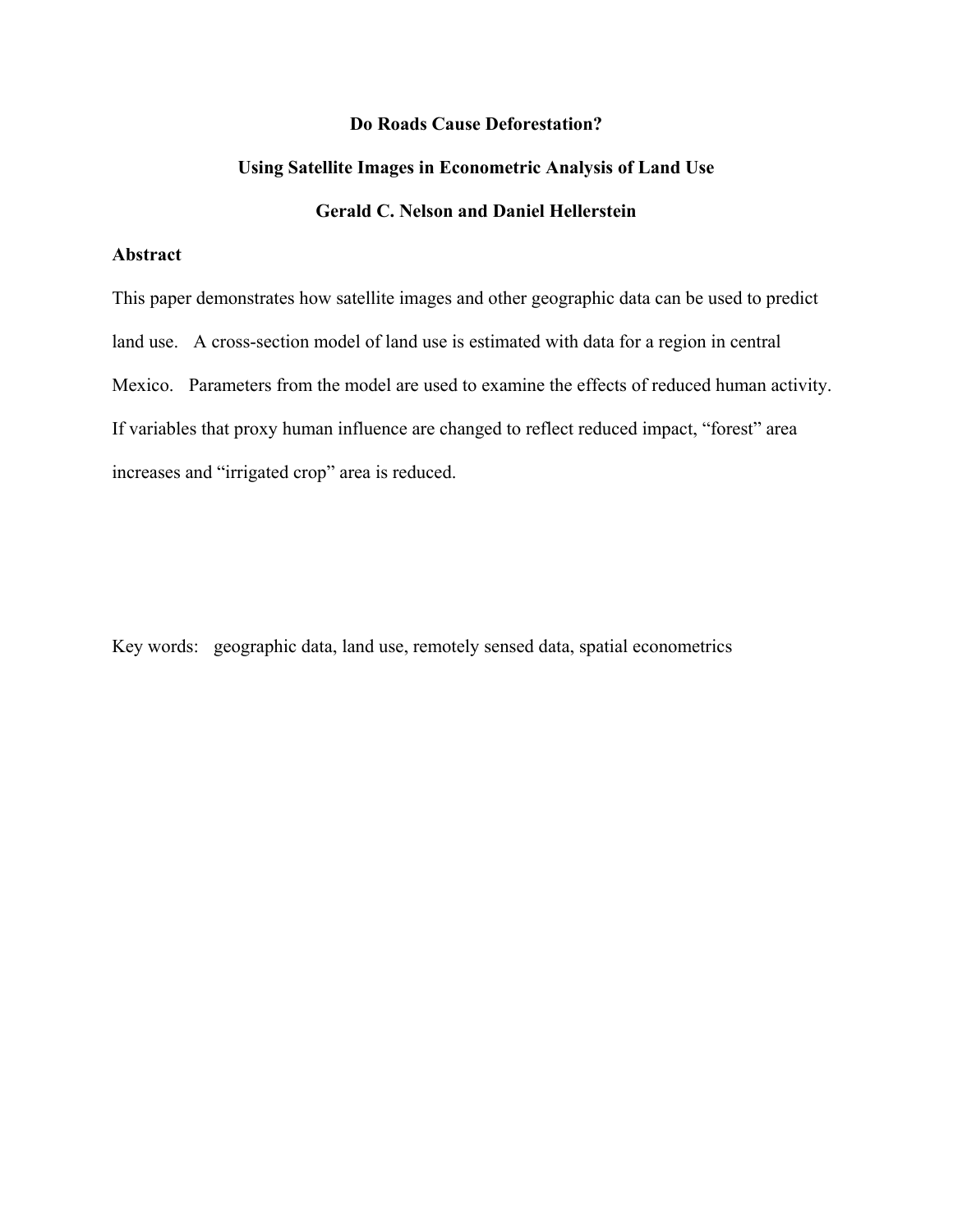#### **Do Roads Cause Deforestation?**

#### **Using Satellite Images in Econometric Analysis of Land Use**

It has been alleged that building new roads in developing countries exacerbates the rate of deforestation by making access to forested areas less costly. Anecdotal evidence is sometimes presented to support this allegation. For example, as the Brazilian road network expanded into the Amazon rain forest, deforestation increased dramatically. However, more general empirical evidence of this effect is scarce because data on changes in forest area are notoriously bad or lacking.

Underlying this concern is an implicit model that relates the category of use of a particular parcel (e.g., forest, crop, desert, urban) to the parcel's resource endowment and location. This paper presents a conceptual model of the determinants of land use with roots in the work of von Thunen and based on a model developed in Chomitz and Gray. To address the data constraint, the paper also shows how data on forest areas, and more generally on land use, can be extracted from satellite images and combined with other geographic information to estimate the model. The empirical results show how the effects of changes in human activity can be simulated.

Satellite images greatly increase the resolution of spatial data on land use, but provide no new data on socioeconomic variables. The challenge is to develop empirical models that incorporate rich spatial geophysical data (observations every 30-150 meters square; file sizes of up to 80 megabytes per variable) with sparse socioeconomic data. This paper provides such a model and econometric estimates for a location in central Mexico.

3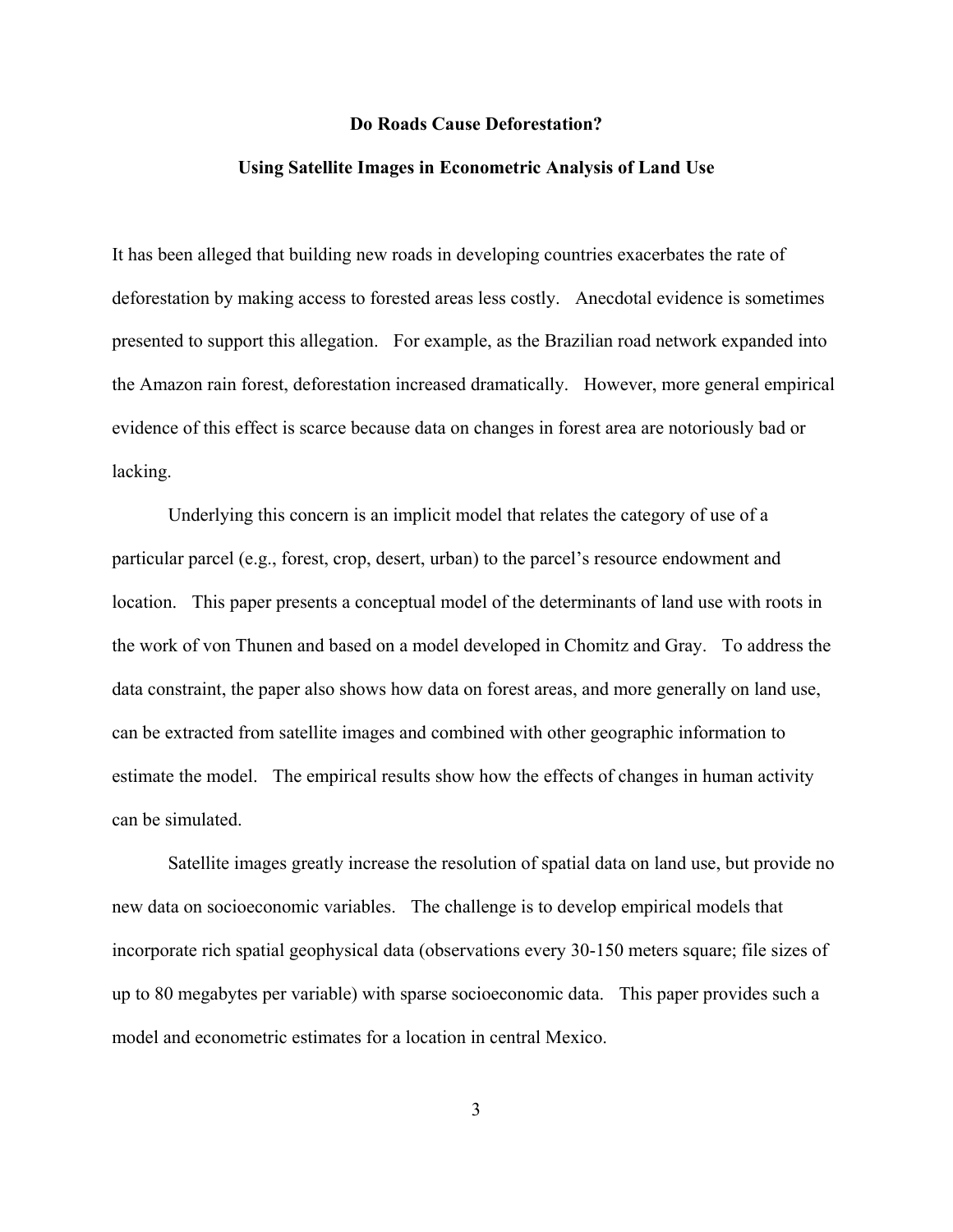#### **A Model of the Determinants of Land Use**

A given parcel of land has a variety of potentially productive resources associated with it. These resources might be vegetative (timber, productive soil), mineral, or locational (e.g., proximity to a harbor). We assume these resources will be used if it is profitable to do so. The choice of a particular land use is made by comparing the net present value of the profitability of all possible land uses. If we assume that a given land use has a single marketed product, the net present value of the return to that land use, its net present rent  $(R<sub>hl</sub>)$  at time T, is given by:<sup>1</sup>

#### (1) **Error!**

where P is the output price, Q is the quantity of output, **C** is a vector of input costs, **X** is a vector of inputs under operator control and i is the discount rate, all for each land use *h* at location *l* at time *t*. The land use chosen for the parcel has the highest  $R<sub>hIT</sub>$ .

We assume a Cobb-Douglas production function with an index of parcel-specific geophysical factors (G) such as soil type and elevation that affect productivity:

(2) 
$$
Q = G \prod_{i} X_i^{\alpha_i}
$$
  $0 < \alpha_i < 1; 0 < \sum_i \alpha_i < 1$ 

For this analysis, we have only cross-section data, meaning that we have no data on changes in prices or temporal changes in land use. However, we observe changes in land use across space. To take advantage of this fact, we construct proxies for location-specific P and C, following Chomitz and Gray, based on cost-of-access measures. These proxies are:

(3)  

$$
P_{hl} = \exp \left[ \gamma_{0h} + \gamma_{1hl} D_{hl} \right]
$$

$$
C_{hl} = \exp \left[ \delta_{0h} + \delta_{1hl} D_{hl} \right]
$$

 $D<sub>hl</sub>$  - a measure of least cost access to parcel *h* for land use  $l<sup>2</sup>$ .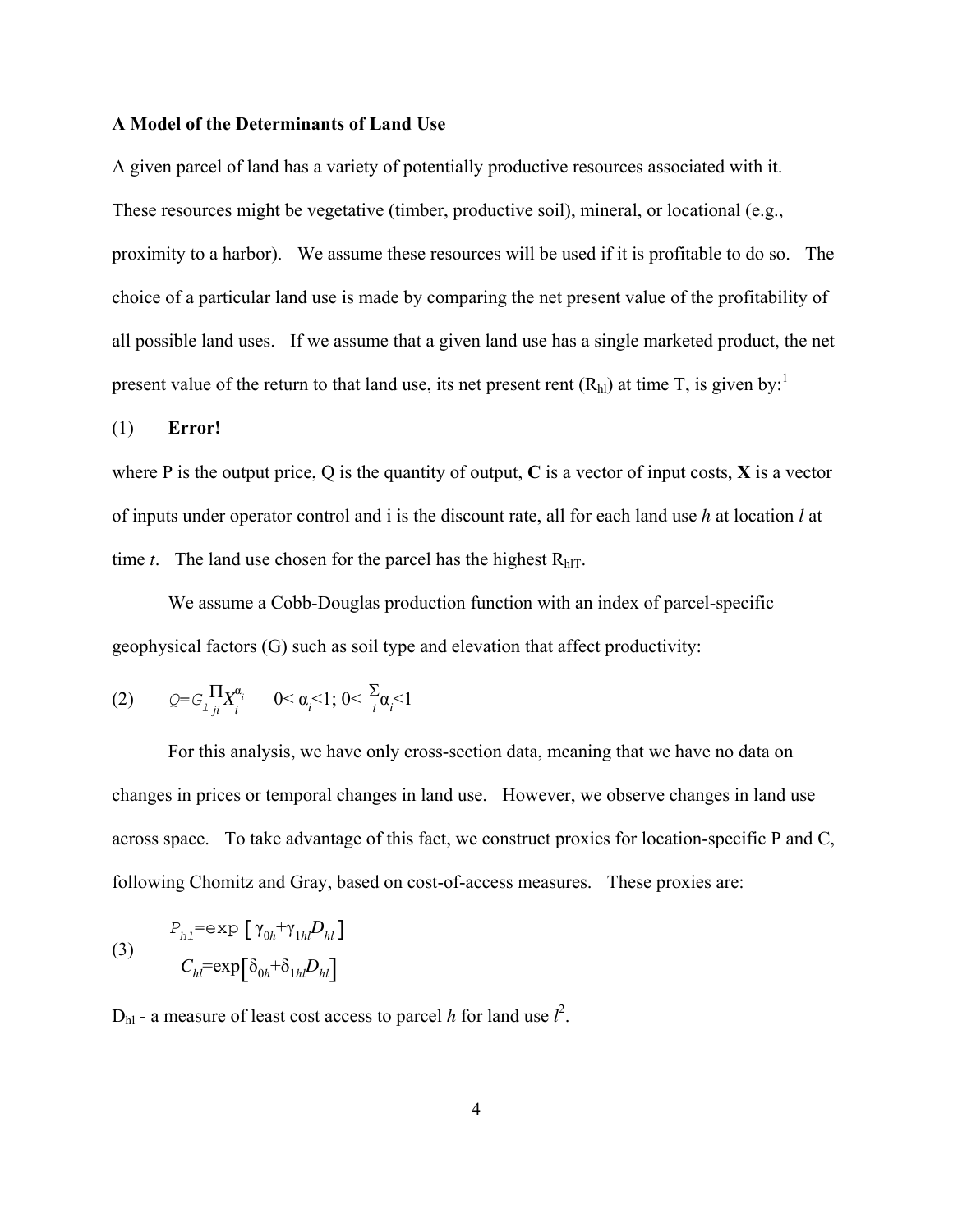We expect that location-specific output price falls as access cost increases ( $\gamma_{1h}$  < 0) and location-specific input cost rises  $(\delta_{1h} > 0)$  for land uses with marketed output (see Chomitz and Gray for further discussion). However, for some land uses with no marketed output (for example, idle land) the effect of cost of access might be zero.

Combining (1) to (3), taking advantage of the fact that most terms are not time-dependent, and adding an error term, we arrive at equation  $(4)^3$ .

(4) 
$$
\ln \left(R_{h1\tilde{t}}(t)\right) = \eta_{0h} + \frac{\Sigma}{i} \eta_{1i} D_i + \eta_{2h} ln G_h + \eta_{3h} ln i_l + u_{hl} = V_h N_l + u_{hl}
$$

Given standard hypotheses about the underlying parameters  $(0 < \alpha < 1, \gamma < 0, \delta > 0)$  we expect  $\eta_0$  and the  $\eta_1$  vector are negative,  $\eta_2$  to be positive for G ordered so that an increase in G increases output per unit of land, and  $\eta_3 - 1^4$ . Parcel h will be devoted to land use k if  $R_{h k T}$  >  $R_{h l T}$ ,  $\forall$  *l*≠*k*. If the u are Weibull distributed and uncorrelated across land uses, then (4) is equivalent to a multinomial logit model where:

$$
(5) \qquad \text{Prob}_{h1} = \frac{e^{V_1 B_h}}{\sum_{j} e^{V_j B_j}}
$$

For estimation, the **V** vector consists of three sets of variables;  $G$  – site-specific geophysical variables, C – cost-of-access variables, and S – spatial effects geophysical variables.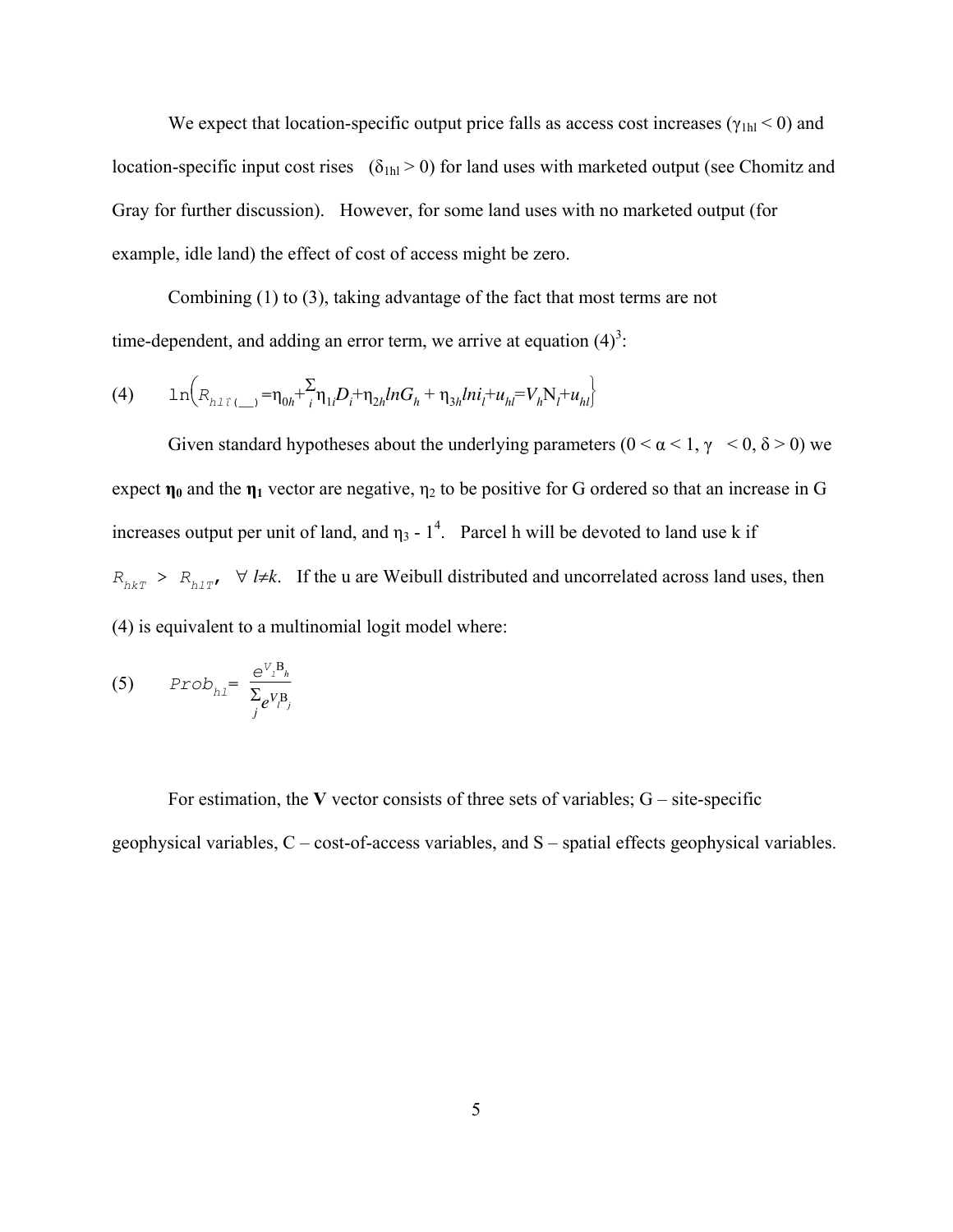#### **Data Sources and Data Manipulation**

The land use data in this paper are derived from a satellite image of Central Mexico taken by the multispectral sensor (MSS) of Landsat satellite 3 on  $4/21/73^5$ . The region is characterized by high plains and even higher mountains. The average elevation is 2,350 meters and the highest point is 3,850 meters.

At the time the image was taken, only irrigated fields had any crop cover. Much of the land is devoted to dryland agriculture and it is quite common to see a small field on a hillside next to an uncultivated area of scrub brush and stones. Parcels on hillsides are less likely to be cultivated. Goat grazing and fuel wood gathering are common in the hills. In the ejido land tenure system in Mexico, cultivated areas are associated with a specific individual, while grazing and forest areas are more likely to be communal lands with relatively open access allowed for members of the local ejido.

For this analysis, land use data collection at the location of the image was not possible. Hence, land use must be identified from satellite images, other digital data, and qualitative analysis based on a brief visit to the location. Inspection of the false color version of the image (available in the web version of the paper) suggests that most irrigated cropped land is located in the northwest corner of the image (crop vegetation is a lighter red in a false color image). Forests (darker red in a false color image) are located primarily on the tops of high mountains and ridges, especially in the south. The location of several lakes is also clear. It is not possible to associate land use with other parts of the image with any degree of confidence.

The IDRISI software's unsupervised cluster analysis routine (IDRISI Technical Reference, Richards) was used to identify seven land use categories (Figure  $1)^6$ . Based on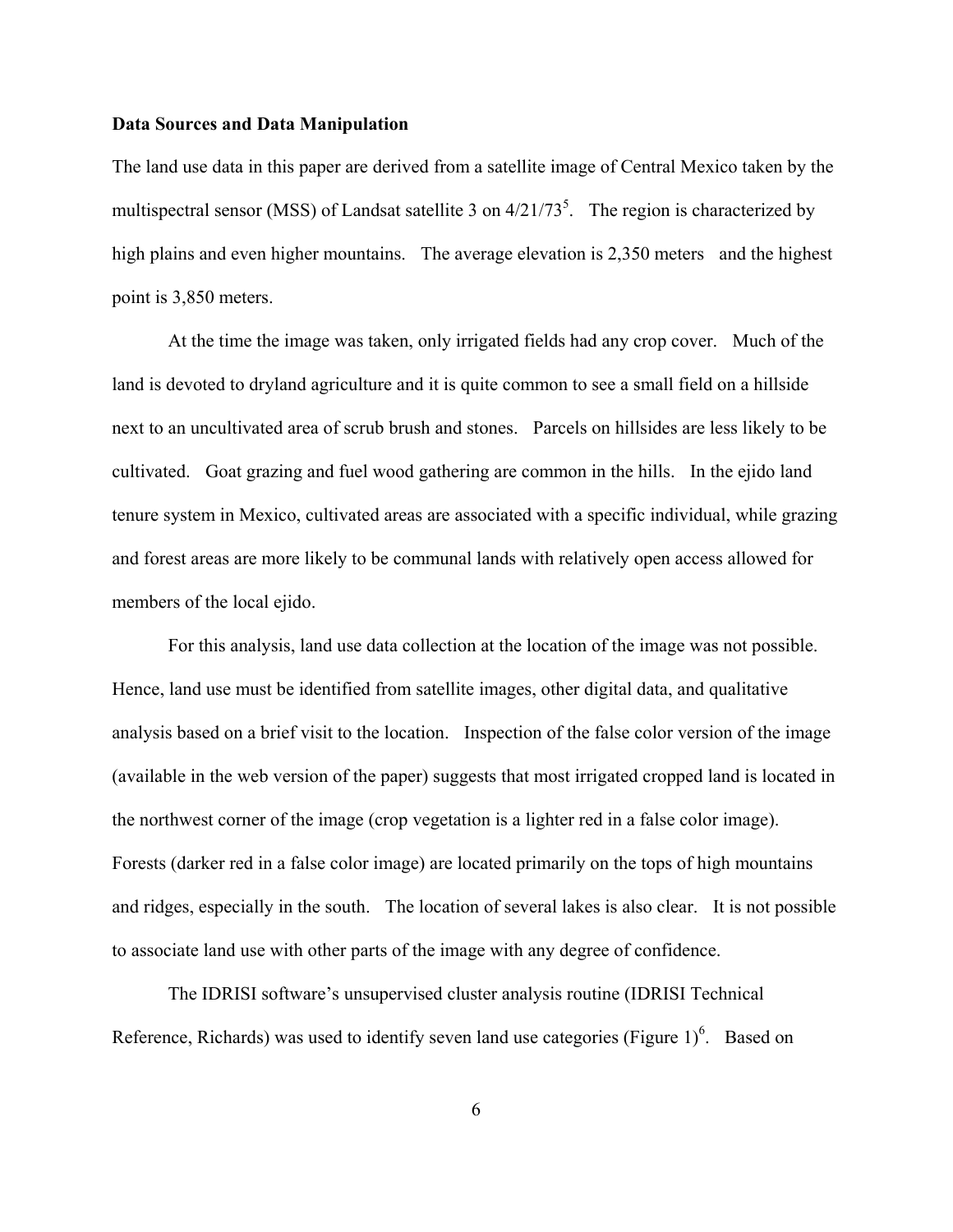standard remote sensing color interpretations and some knowledge of the region, we infer that the land use associated with cluster (category) 6 is primarily forest; cluster 7 is primarily irrigated cropped land<sup>7</sup>. Visual inspection plus knowledge of the region suggests that uncultivated land on hillsides is often in category 4 and cultivated dryland area is in category 2.

We use six geophysical and three socioeconomic variables. The geophysical variables are elevation, slope, soil, potential intensity of solar radiation, a dummy equal to 1 for north-facing slopes, and a dummy equal to 1 for flat pixels. A seventh geophysical variable designed to capture spatial effects is discussed below. The socioeconomic variables are cost of access to nearest road, large population center, and village.

Slope and aspect can be computed from elevation data provided in the NALC data set. Because this part of Mexico is north of the equator, north-facing slopes receive less solar radiation than south-facing slopes. Therefore, we converted the aspect data into a dummy variable for north-facing slopes. Slope and elevation data can be combined with information on the sun's elevation and azimuth to calculate the intensity of solar radiation on each location. This "shade" variable has a range from 0.3 to 1.3.

`The raw soils data (Bliss) were transformed into a discrete index (1 to 9) with one for least productive soils for annual crop production and nine for most productive soils (Eswaran) $8$ .

Three variables were included to measure different kinds of access – to nearest road, to nearest large population center and to nearest small population center or village. The locations of roads and population centers were derived from vectors in the Digital Chart of the World (Defense Mapping Agency). The IDRISI Costgrow module calculates the least cost route to the nearest feature (e.g., road) by traversing a friction surface. We constructed the friction surface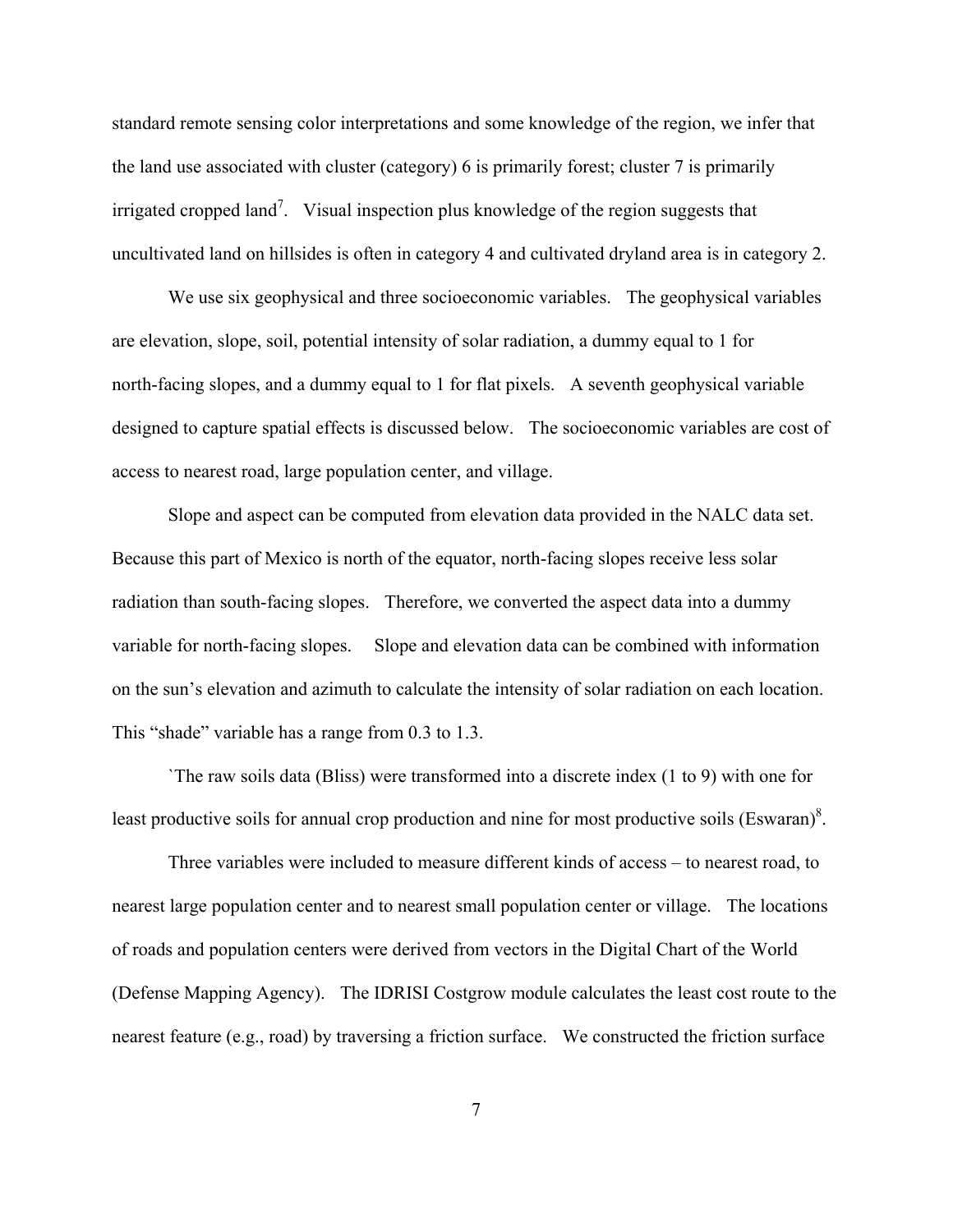from the square root of the slope (in degrees); the larger the square root of the slope, the greater the cost of traversing a location<sup>9</sup>. Rivers and lakes were added as barriers in the friction surface.

 The road cost-of-access variable is most relevant for mechanical transport activities, say by truck. The village cost-of-access variable is most relevant for activities done by foot or animal traction. Examples include collecting fuel wood and cultivating small plots. In addition to the cost variables, we also tried the model with Euclidean distance. We report overall results for the two approaches.

#### **Spatial Econometric Issues**

An important econometric issue is how to deal with what Anselin terms "spatial effects" – spatial autocorrelation and spatial heterogeneity. Spatial autocorrelation is similar to time-wise dependence, but is complicated by the two dimensional and multidirectional nature of dependence in space. Spatial heterogeneity "is related to the lack of stability over space of behavioral or other relationships under study." (Anselin, p.  $9)^{10}$ 

Both heteroskedastic errors and spatial dependence in the error term cause inefficient but asymptotically unbiased estimates of ß. Since the data set used in estimation has over 26,000 observations, the potential for these effects is ignored in this paper. However, the inclusion of spatially lagged variables can lead both to inefficiency and biased parameter estimates, because the lagged dependent variable is correlated with the error term.

The above discussion is based on analyses with a continuous left-hand-side (LHS) variable. The econometric theory of spatial effects with a qualitative LHS variable is still in its infancy. However, we expect a potential for biased results if we do not correct for spatial dependence. Moran's I is sometimes used to detect the existence of spatial effects (see Anselin,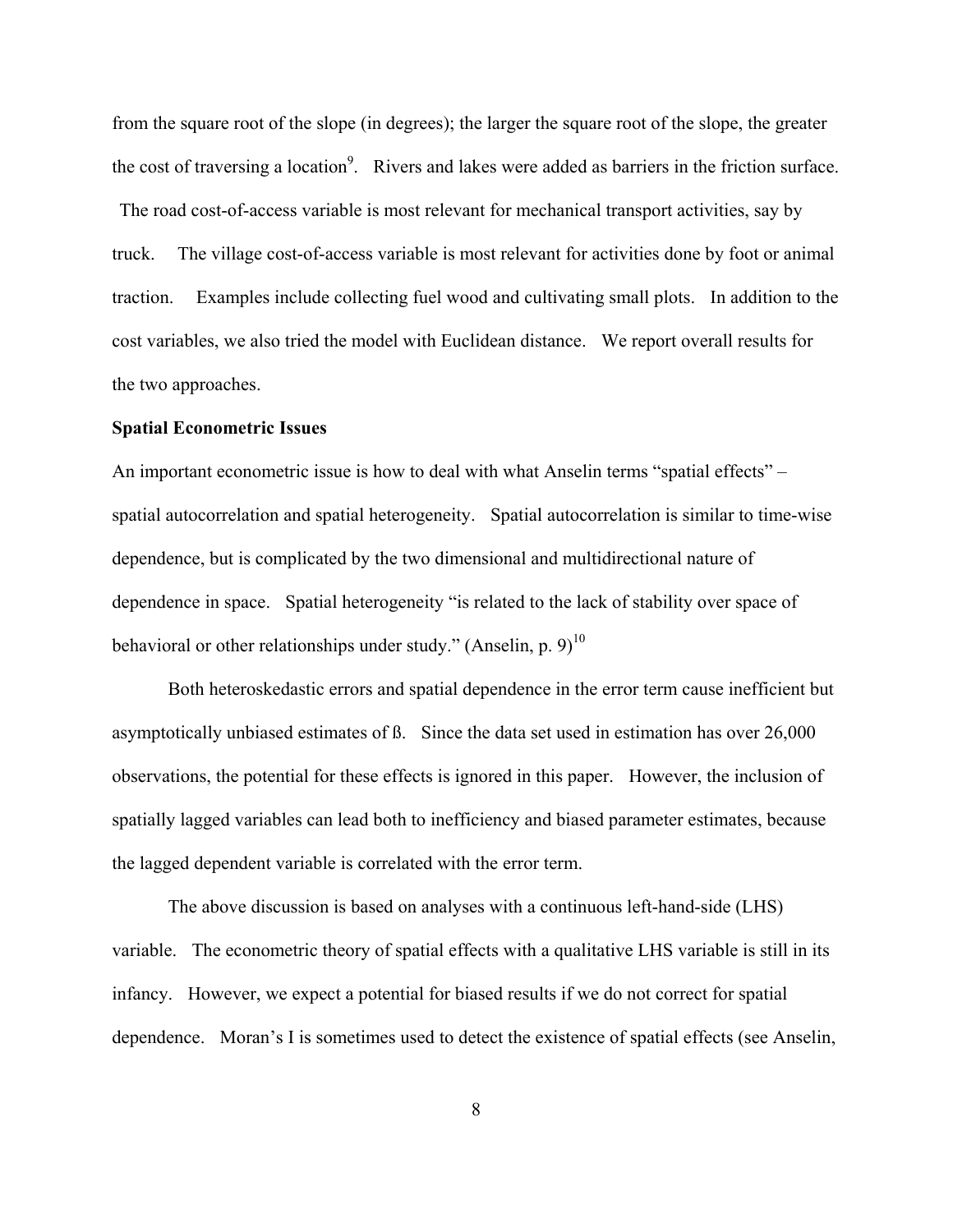p. 101). It is similar to a correlation coefficient with a range of -1 to 1 if W is row-standardized.

 Using a queen's case weight matrix (eight neighbors are included), I is 0.910 for the full image (with over 2.5 million locations). For the sample used in estimation, I is 0.472. Whatever significance test is used, these values are significantly greater than zero, suggesting the likelihood of spatial dependence.

To correct for this potential bias, we combine two approaches. First, following Haining (pp. 131-133) we use a coding scheme, selecting a sample from the full data set so no two sites in the sample are neighbors (neighboring pixels in the sample are 10 pixels apart in the full data set). Second, we construct a variable based on neighbors in the original data set. Since the dependent variable is qualitative, we use a normalized vegetative index (NDVI) value for each neighbor. This approach assumes that the spatial effects are associated with vegetative cover. The proxy lag variable is defined as

(6)

$$
\begin{array}{rcl} Ylag_{0,0} & = & \frac{1}{8} \left( \left( \sum\limits_{j=-1}^{1} \sum\limits_{i=-1}^{1} NDVI_{i,j} \right) NDVI_{0,0} \right) \\ & & \\ & & \\ NDUI_{i,j} = & \frac{B4_{i,j} - B2_{i,j}}{B4_{i,j} + B2_{i,j}} \\ \end{array}
$$

*Bn<sup>i</sup>*,*<sup>j</sup>* \_ *intensity value of band n at relative point i*,*j*

**Results**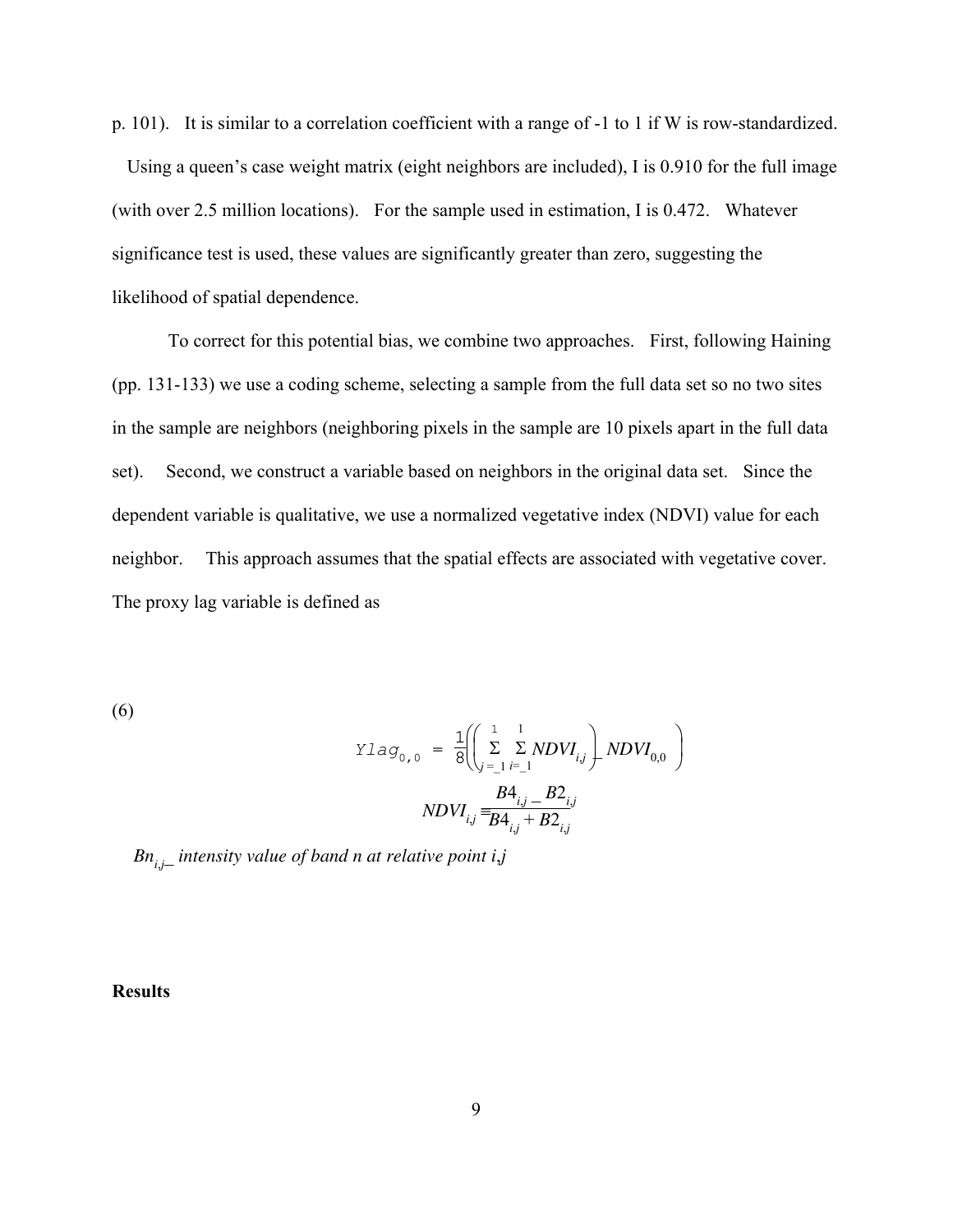In the first part of this section, we discuss predictive power, using alternate approaches. In the second, we simulate the effects on land use of changing access cost.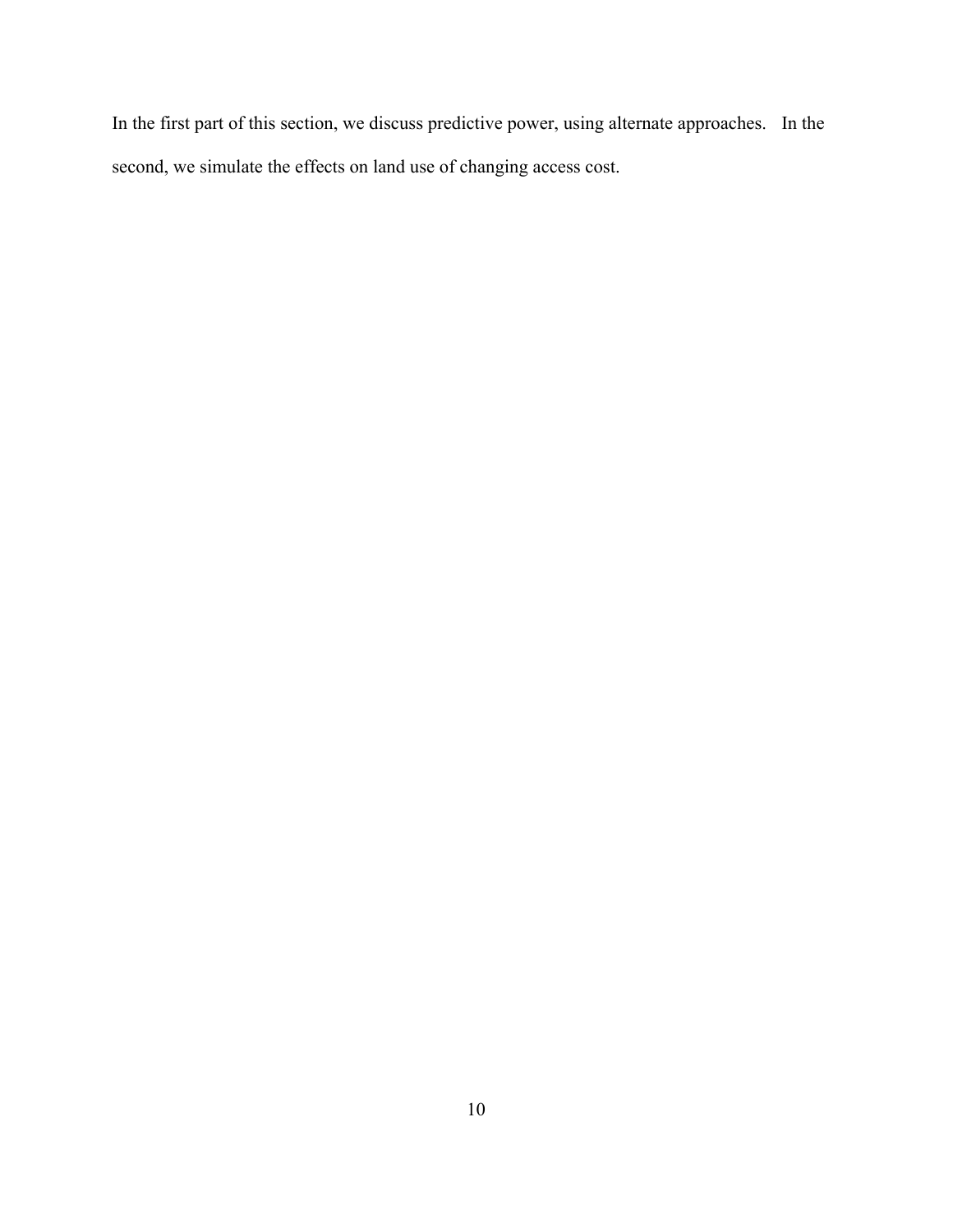#### *Approaches to assessing predictive power*

Table 1 reports values for three pseudo  $R^2$ s for four permutations of the model. The first permutation, using access cost rather than euclidean distance and unlogged values of all geophysical variables, has the highest pseudo  $R^2$  value and the smallest condition numbers (a measure of multicollinearity; values greater than 30 suggest existence of multicollinearity).<sup>12</sup> The remaining analysis is based on this permutation.

As Greene (1991, p. 477) points out, the multinomial logit model proliferates betas. Since we have seven land use categories and 11 right-hand side (RHS) variables, there are 77 betas. However, the multinomial logit model is underidentified unless the betas for one of the categories is known. It is standard practice to choose one category as the base and set its betas to zero (Greene, 1993, p. 666). This means that the estimated betas are relative to the betas in the base category. Hence it is not possible to give economic meaning to the estimated betas unless prior information is available about the betas of the base category. For example, we expect the true beta for the price of the output to be positive (an increase in the output price increases rent). However, if the beta for the base category is larger than the beta for another category, the estimated beta is negative.

We also estimate the marginal betas, that is, the effect of a one unit change in a RHS variable on the probability that a location is in a given category, and their asymptotic significance (see Greene, 1991, p. 478). Since the predicted probabilities are functions of the RHS variables, so are the marginal betas. Table 2 reports the marginal betas for categories 6 and 7, evaluated at the mean of the RHS variables for those categories (rather than the mean for all categories as is commonly done). In other words, we ask the hypothetical question for a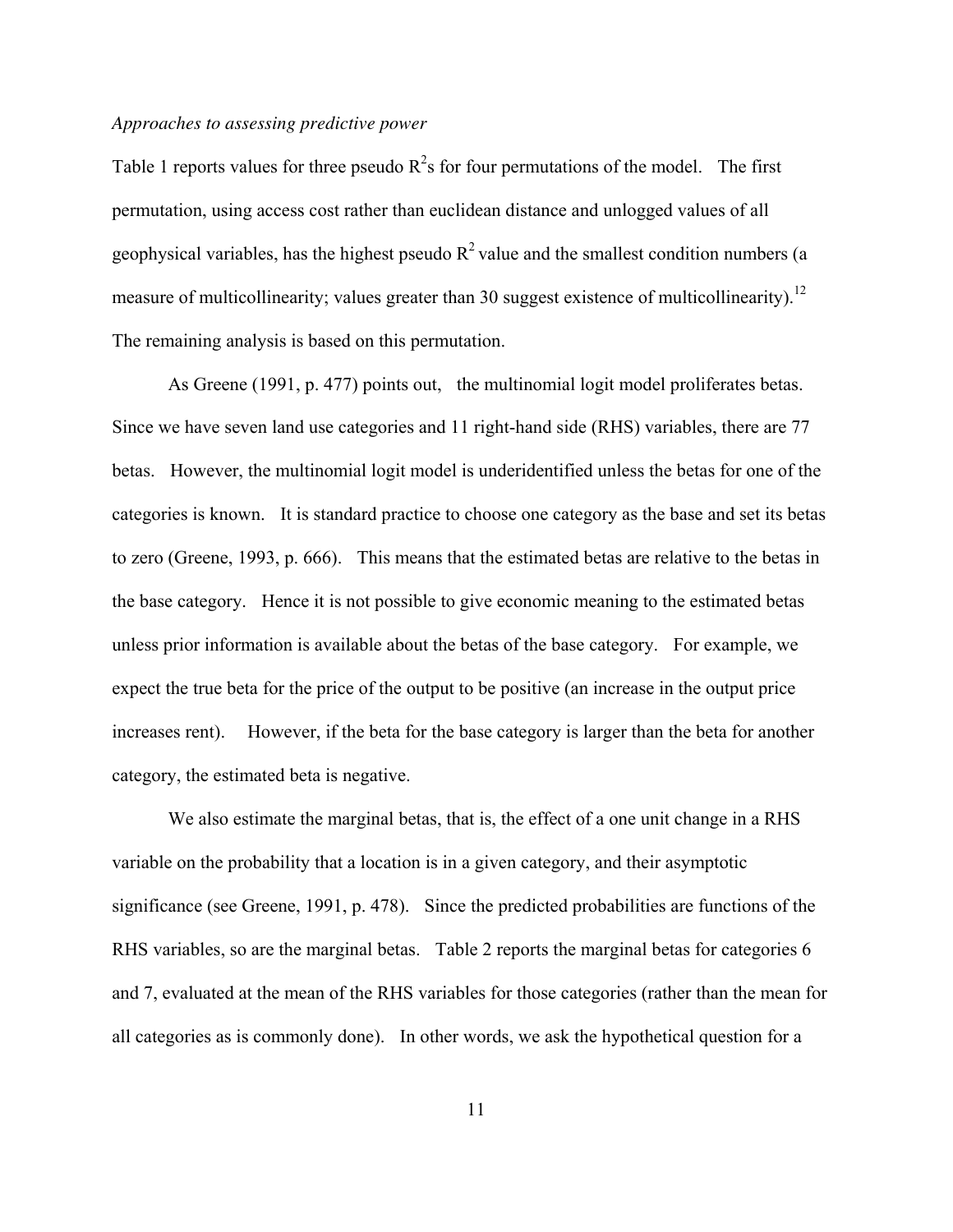location with geophysical and socioeconomic characteristics equal to the mean of those for the forest (irrigated crop) locations: what is the effect of a change in the RHS variables on the probability that this location is forest (irrigated crop) area? For the most part, the effects on forest and irrigated crop areas are as expected. An increase in the cost of access to roads (RDCost) and villages (PNTCost) reduces the probability that a location with irrigated crops will remain cropped and increases the probability that a forested location will remain forested. The effect of access to large population centers is ambiguous in sign but does not differ significantly from zero for either category.

Another assessment of predictive power can be derived from the prediction matrix. Each location is assigned a predicted category (the category with the highest predicted probability). The matrix rows show the number of locations *actually* in a given category; its columns show the number of locations *predicted* to be in a given category. Diagonal elements are correct predictions. The prediction matrix is similar to a confusion matrix in the remote sensing literature which compares categories identified using a classification scheme with categories identified by ground observation (Richards, p. 272).

Several measures of classification accuracy derived from the confusion matrix have been proposed in this literature (Congalton, 1991 as reported in Richards, p. 272). We report four here – average, producer, and user accuracy, and kappa  $(\kappa)$  (table 3). "Average" accuracy  $(A^a)$ is the sum of the diagonals divided by the number of observations.The next two assessment statistics are for individual categories. "Producer" accuracy  $(A^p)$  (Congalton, 1991) is the probability that the actual value is predicted correctly and is the diagonal element of a row divided by the sum of the row values. "User" accuracy  $(A^u)$  is the probability that a prediction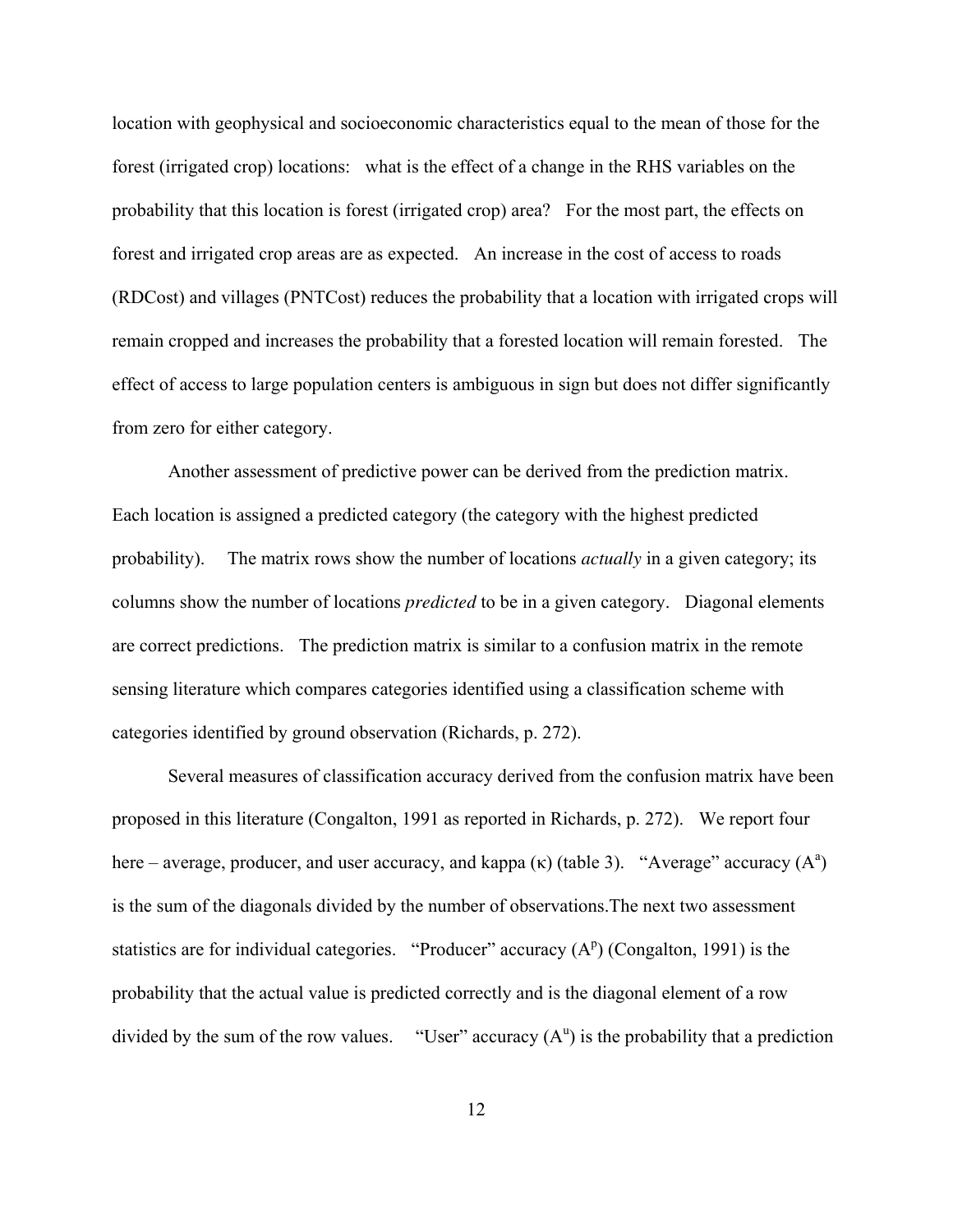is correct and is the diagonal element of a column divided by the sum of the column values.  $A<sup>a</sup>$ is essentially a weighted average of the two measures.

(7) 
$$
\sum_{i=1}^{n} a_{ij} \sum_{i=1}^{n} n_{ij}
$$

$$
A^{a} = \frac{1}{N} \sum_{i=1}^{n} N = \sum_{i=1}^{n} a_{ij}
$$

$$
A_{i}^{p} = \frac{a_{ii}}{n} \sum_{i=1}^{n} a_{ij} \sum_{i=1}^{n} a_{ij}
$$

*n*

(8)

The final measure of accuracy from the remote sensing literature is kappa  $(\kappa)$ :

(9) 
$$
\kappa = \frac{N_{k}^{\sum_{k} X_{kk-k}} x_{k+1}}{N_{-k}^2 \sum_{k} x_{k+1}} \times \sum_{i=1}^{N} x_{ij} \quad (i.e., the all columns for row i)
$$

$$
x_{+j} = \sum_{i=1}^{N} x_{ij} \quad (i.e., the all rows for column j)
$$

The overall indicators of accuracy (average and  $\kappa$ ) are similar in value to the pseudo  $R^2$ statistics reported earlier. The producer and user accuracy measures suggest that the model is much better at predicting some categories than others. The best performance is for categories six (forest) and seven (irrigated crop).

A drawback of the prediction matrix and related indicators of accuracy is that they do not show the "strength", or power, of the predictions. A pixel can be assigned to a category with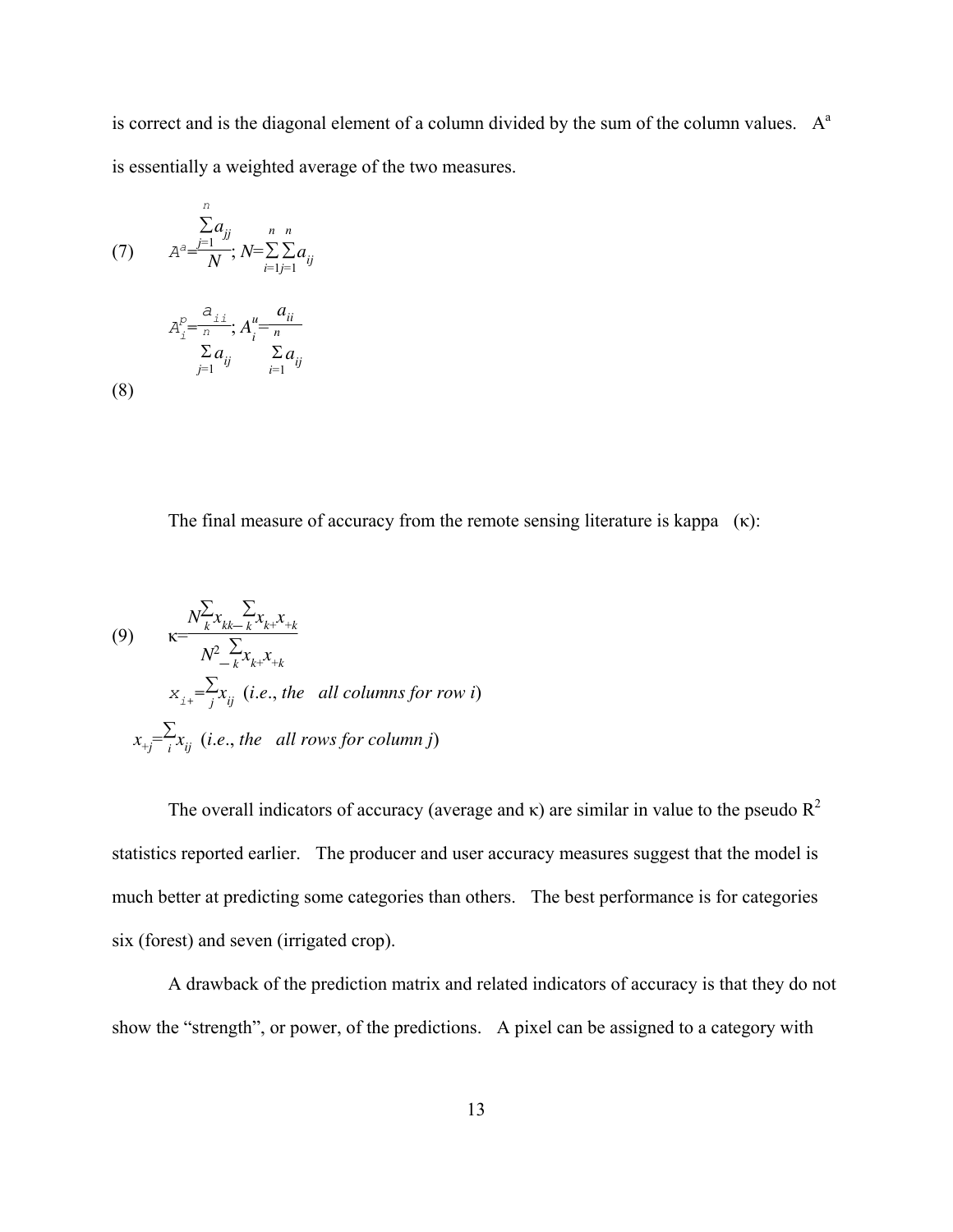low predicted probability, if the probability values for the other categories are even smaller. To assess predictive power, two statistics based on probability values – the maximum value and the correlation with other probability values – can be used.

The highest probability value for a land use category gives an indication of the strength of the model in identifying locations in that category (table 4). The maximum value for category 1 is 0.657, and for categories 2 and 3 the highest values are less than 0.6. Categories 6 and 7 have high maximum values (larger than 0.99), and the high skewness and kurtosis values suggest a bimodal distribution of probabilities.

A correlation matrix for the probability values can be used to indicate the model's discriminatory power. If the classification probabilities of two categories have a large positive correlation coefficient across all data points, the model discriminates poorly between them. Large negative values suggest strong discrimination power. The results suggest that the model does not discriminate well between categories 1 and 3, 2 and 4, and 3 and 5 (correlation coefficients of 0.42, 0.59, and 0.69). However, categories six and seven are strongly identified (large negative correlation coefficients except with each other).

A qualitative approach to assessing predictive strength is to plot the probability values for each category as an image. Figure 2 shows the probability images for land use categories 1, 2, and 3 in the top row and categories 5, 6, and 7 in the bottom row. A probability of zero is black, a probability of one is white, and shades of grey indicate intermediate probabilities. It is evident from this image that the model gives especially strong predictions for locations in categories 6 and 7. Where a location is predicted to be in these categories, the probability value is high (close to pure white).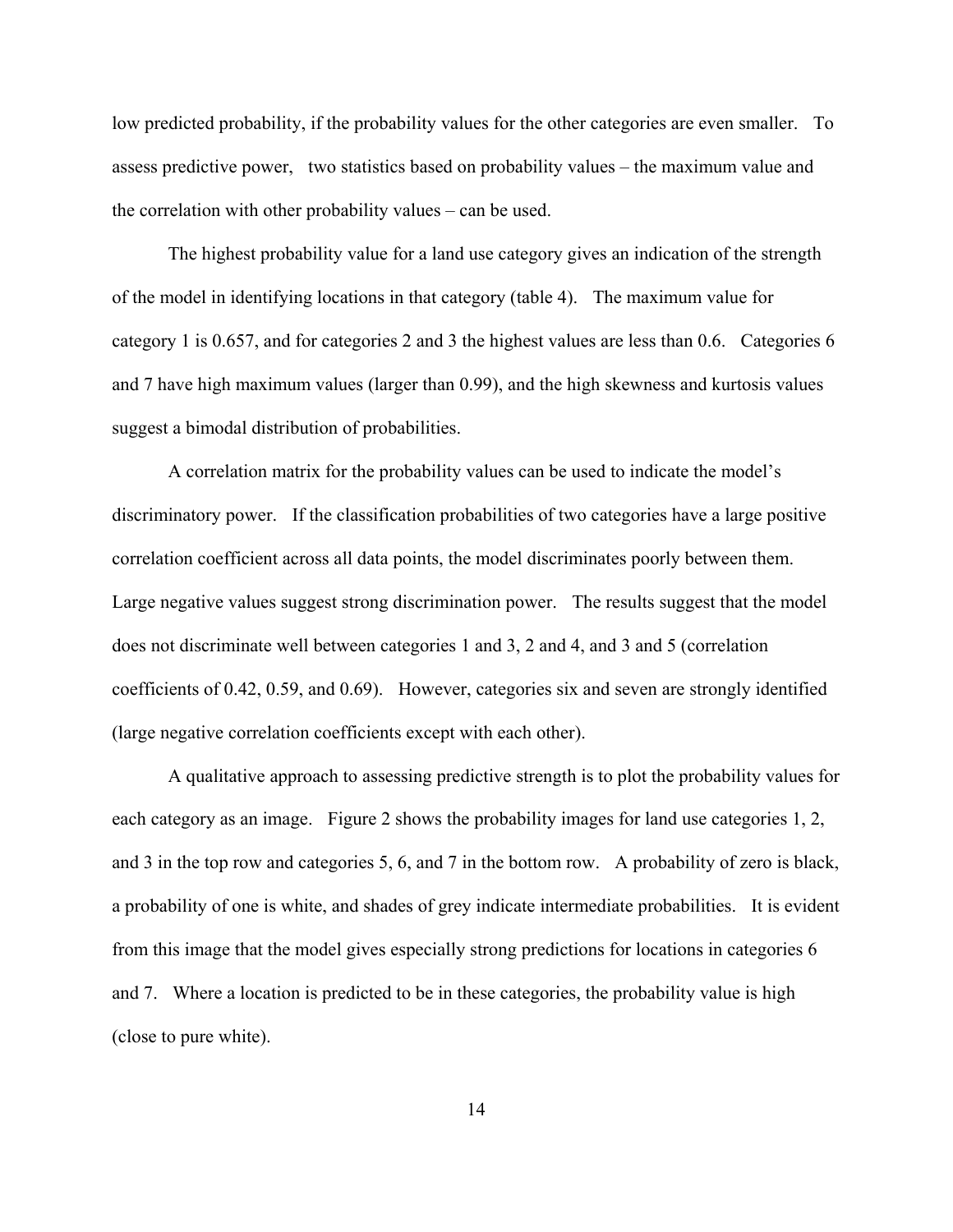To summarize, whether using the pseudo  $R<sup>2</sup>$  measures, the prediction matrix and derivative statistics, or the strength of prediction measures using the probability values, the model's overall predictive power is moderately good. In addition, at a disaggregated level, the model predicts categories 6 and 7 well.

#### *Effects of increasing access cost*

The econometric results can be used to simulate the effect on land use of changing access costs. For illustration, we increase the cost-of-access variables at each location by the maximum in the sample (and two times maximum for cost of access to the nearest road) and reestimate the probability values and predicted values at each location (table  $5)^{13}$ . Figure 3 displays probability images for six land use categories (categories 1 to 3 and 5 to 7) when the cost of access to the nearest road is increased by the sample maximum.

We highlight the results that affect categories 6 and 7, the areas identified as forest and irrigated crops. For an average pixel in the whole sample, changing the road access cost increases the probability that it is forested (table 5). Using the prediction matrix approach to allocate pixels to categories, the change in road access increases forest pixels by 20% and decreases irrigated crop area by 16%. Increasing the access cost to large population centers has a similar but smaller effect on forest area. The effect on irrigated area is positive; the probability that an average pixel is irrigated goes up slightly as does the predicted number of irrigated pixels.

Increasing the cost of access to the nearest village has apparent perverse effects on forest area. For the average pixel in the whole sample, the increased cost actually *reduces* the probability that it is forested. However, if we examine just category 6 (forest) pixels, the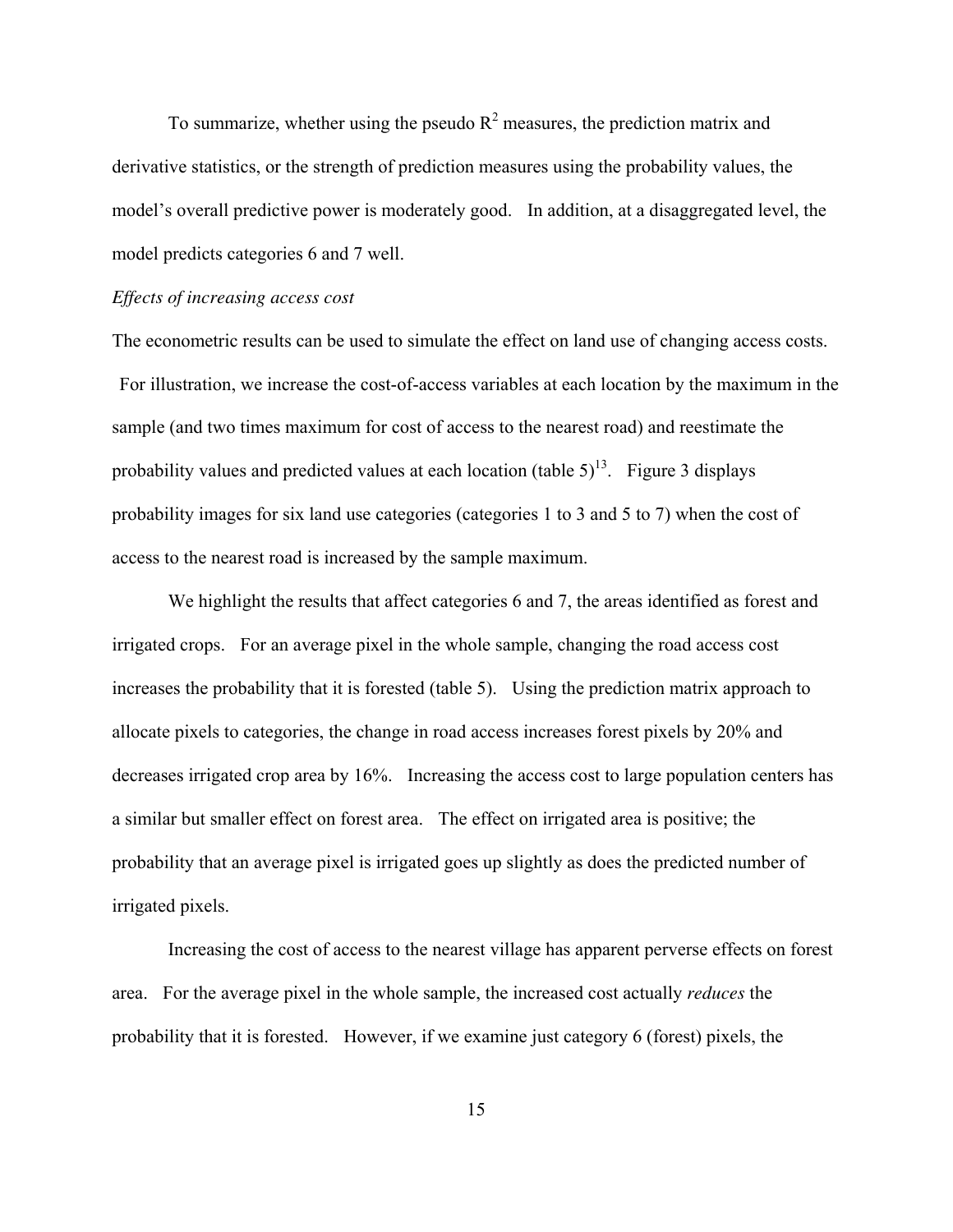changed access to village has almost no effect on the probability of being forested (the probability drops from 0.681 to 0.671) and the number of predicted pixels drops by less than 9 percent. Furthermore, the cost-of-access change increases the probability that a cropped pixel will become forested (from 0.350 to 0.423). The predicted number of crop pixels drops by almost 50 percent. The most dramatic effect of increasing the cost of village access is in category 4 (table 5). The probability that a pixel is in this category, tentatively identified as uncultivated hillsides and scrub areas, increases dramatically for all categories. The number of pixels assigned to this category increases ten-fold.

Without direct observations on the ground, any interpretation of these results must be viewed with caution. Nonetheless, the results suggest that the development of roads in this location does have a significant effect on agricultural land use and deforestation. Roads seem to influence locations most near currently forested areas. Removing roads allows forests to "grow" back down mountainsides. Removing roads also reduces the probability that irrigated crop land will remain irrigated. Removing villages has little direct effect on forest pixels. Instead the effect appears to be to shift land use away from many categories to the category that represents idle land with natural vegetation.

#### **Conclusions**

This paper has shown how data from a satellite image and other geographical sources can be used in a model of land use determination. It presents new techniques for correcting for spatial dependence and new measures of the predictive power of multinomial logit models. For a region in central Mexico, the cross-section results suggest that road access to a location does affect land use. The locations identified as forest increase as road access becomes more

16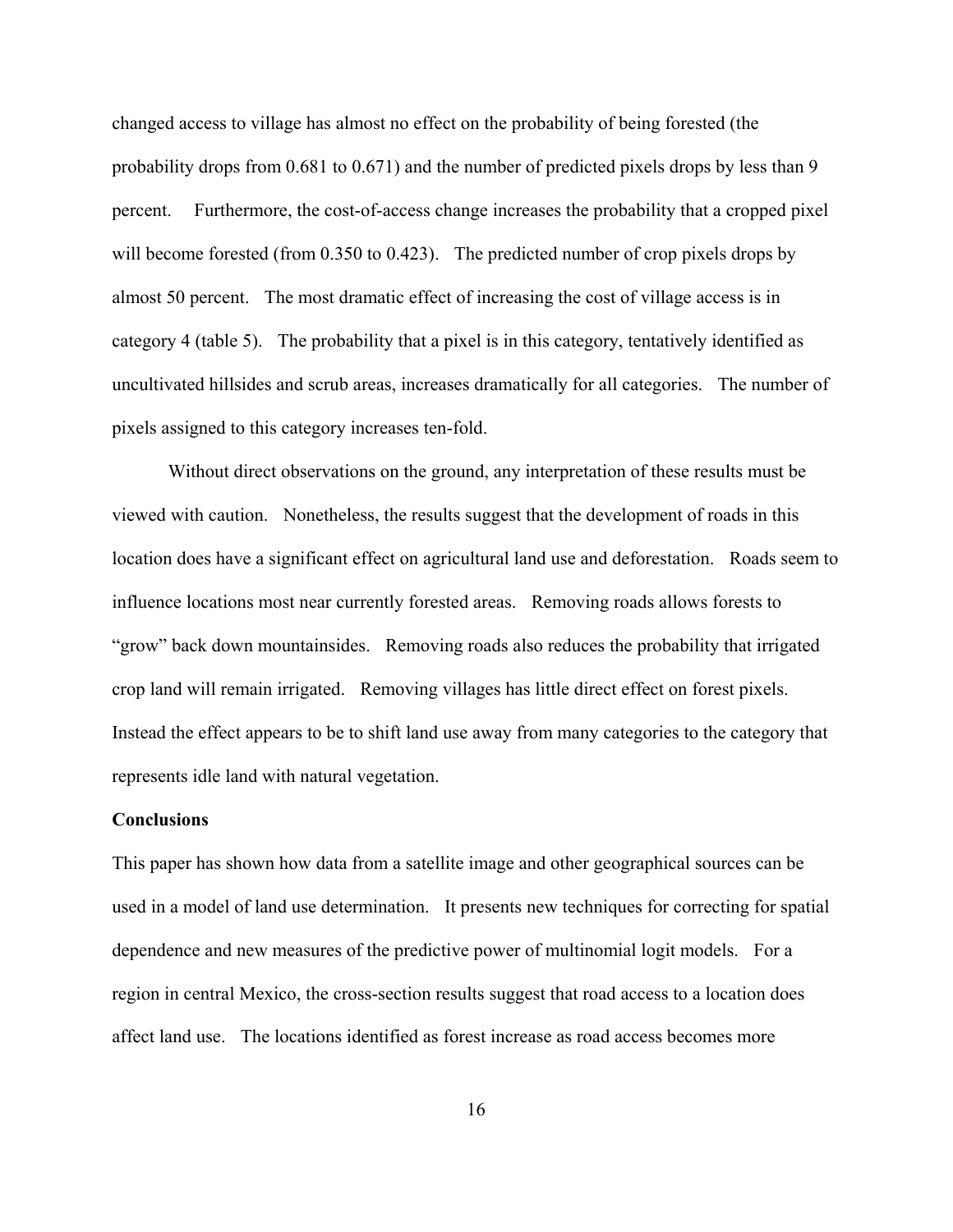difficult. From a statistical perspective the model has moderate aggregate predictive power and strong predictive power for land use categories of interest – forested and irrigated crop areas.

These particular results should be viewed with caution since the simulations use values outside the sample set and the model is essentially static while land use change is a dynamic process. Finally, field observation is crucial to assessing the accuracy of the land use classifications. Despite these caveats, the results have reasonable interpretations. More importantly, the availability of techniques to turn satellite images into economic data opens a vast, unexploited data set for analysis of environmental issues.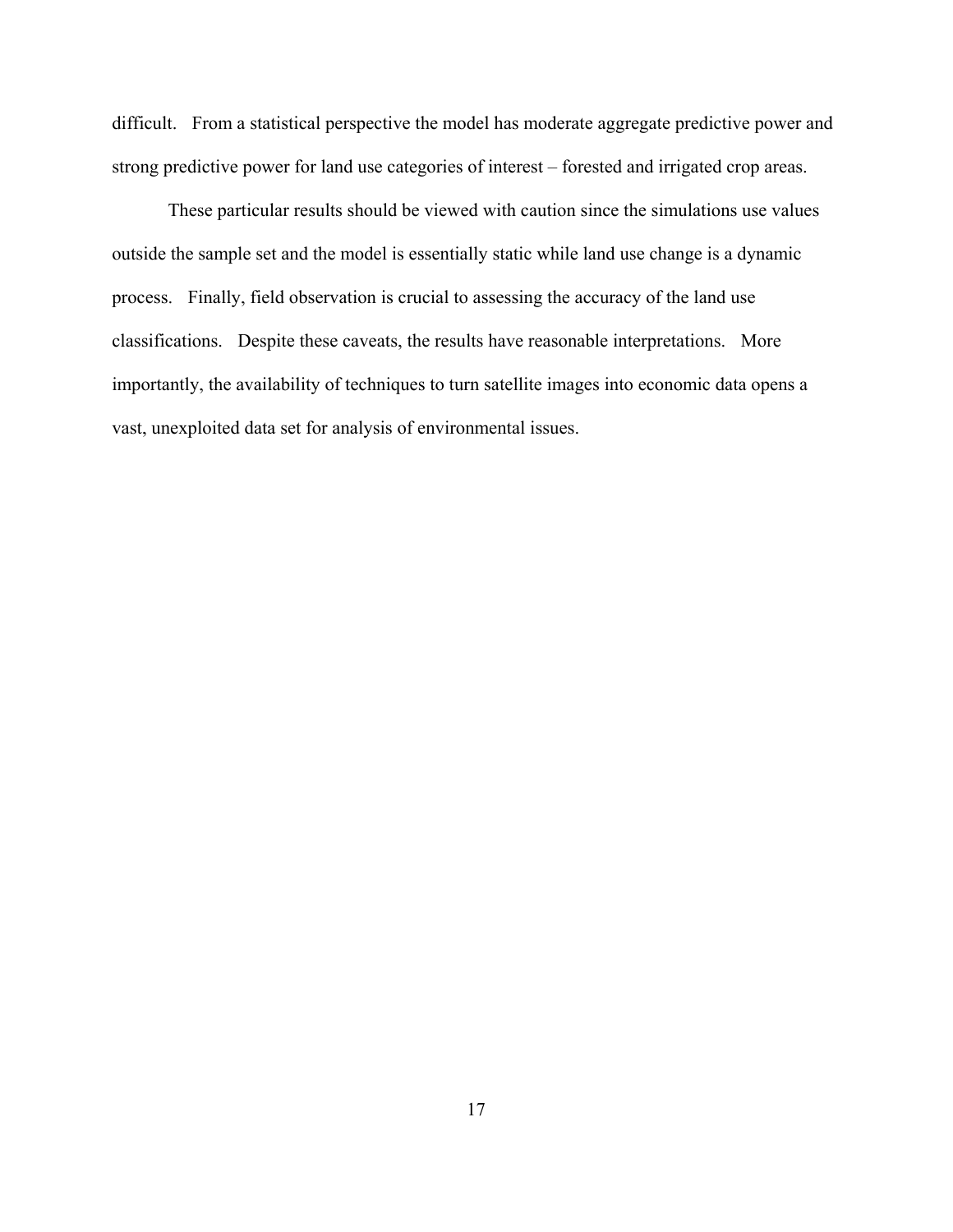#### **References**

- Anselin, L. (1988). Spatial Econometrics: Methods and Models. Dordrecht: Kluwer Academic Publishers.
- Bliss, Norman, EROS Data Center, personal communication. The soils data were digitized by the EROS Data Center from a map entitled "Carta Edafologica" produced by Estados Unidos Mexicanos Secretaria de Programacion y Prespuesto.
- Chomitz, K. M., & Gray, D. A. (1995). Roads, Land, Markets and Deforestation: A Spatial Model of Land Use in Belize, Working Paper, World Bank Policy Research Department, Environment Infrastructure, and Agriculture Division.
- Congalton, R. (1991). A Review of Assessing the Accuracy of Classifications of Remotely Sensed Data. Remote Sensing of Environment, 37, 35-46.

Eswaran, Hari, U.S.D.A. soil scientist, personal communication.

- Greene, W. H. (1991). Limdep Version 6.0 User's Manual and Reference Guide. Bellport: Econometric Software, Inc.
- Greene, W. H. (1993). Econometric Analysis (2nd ed.). New York: Macmillan Publishing Company.
- Haining, R. (1990). Spatial Data Analysis in the Social and Environmental Sciences. Cambridge: Cambridge University Press.
- Maddala, G. S. (1983). Limited Dependent and Qualitative Variables in Econometrics. Cambridge: Cambridge University Press.
- Richards, J. A. (1993). Remote Sensing Digital Image Analysis: An Introduction (2nd ed.). Berlin: Springer-Verlag.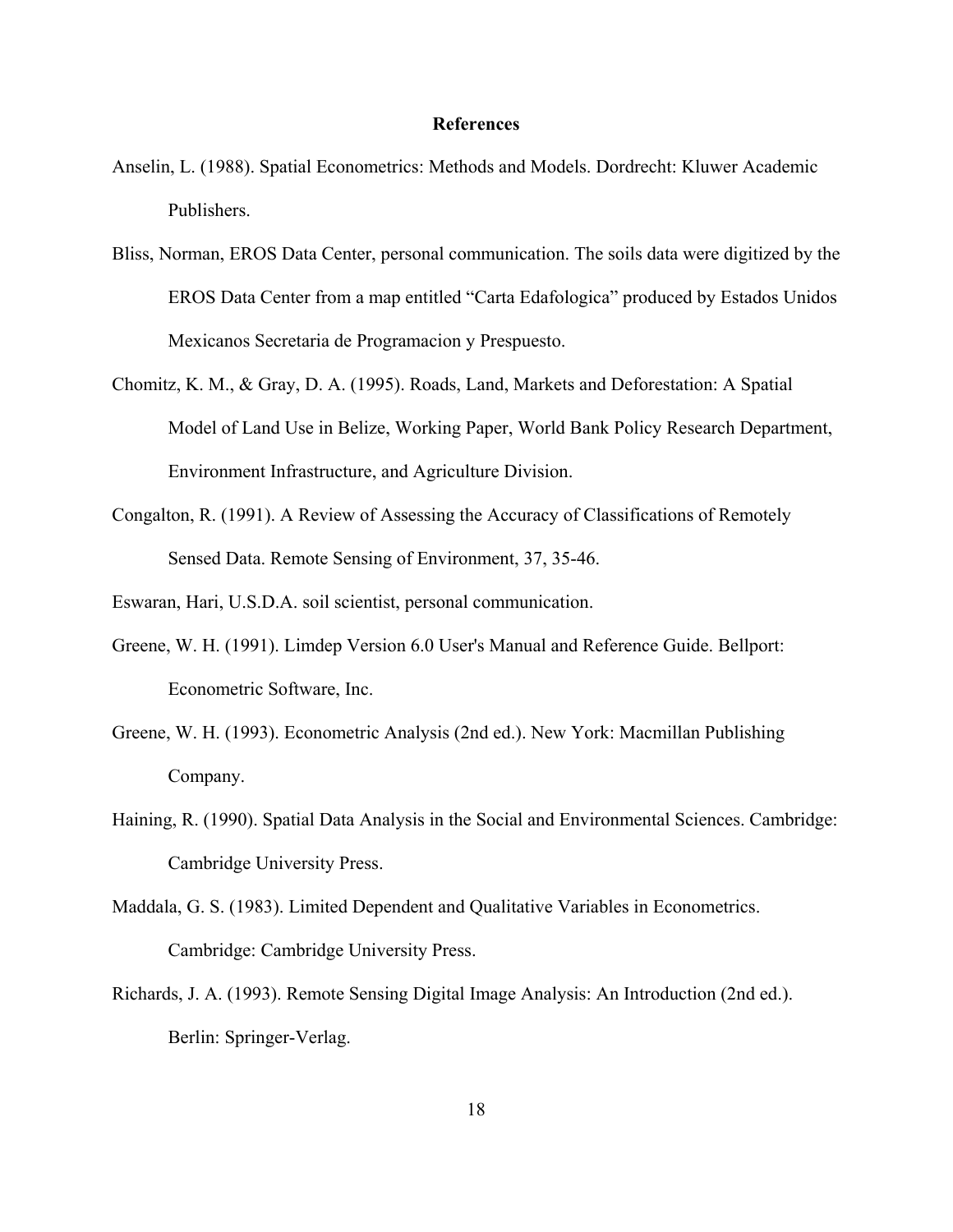#### Footnotes

- 1. This derivation follows Chomitz and Gray but introduces the time dimension explicitly.
- $\text{CDF} \quad \text{CDF} \quad \text{CDF} \quad \text{CDF} \quad \text{CDF} \quad \text{CDF} \quad \text{CDF} \quad \text{CDF} \quad \text{CDF} \quad \text{CDF} \quad \text{CDF} \quad \text{CDF} \quad \text{CDF} \quad \text{CDF} \quad \text{CDF} \quad \text{CDF} \quad \text{CDF} \quad \text{CDF} \quad \text{CDF} \quad \text{CDF} \quad \text{CDF} \quad \text{CDF} \quad \text{CDF} \quad \text{CDF} \quad \text{CDF} \quad \text{CDF} \quad \text{CDF} \quad \text{C$  $\text{C.} \rightarrow \text{C.} \rightarrow \text{C.} \rightarrow \text{C.} \rightarrow \text{C.} \rightarrow \text{C.} \rightarrow \text{C.} \rightarrow \text{C.} \rightarrow \text{C.} \rightarrow \text{C.} \rightarrow \text{C.} \rightarrow \text{C.} \rightarrow \text{C.} \rightarrow \text{C.} \rightarrow \text{C.} \rightarrow \text{C.} \rightarrow \text{C.} \rightarrow \text{C.} \rightarrow \text{C.} \rightarrow \text{C.} \rightarrow \text{C.} \rightarrow \text{C.} \rightarrow \text{C.} \rightarrow \text{C.} \rightarrow \text{C.} \rightarrow \text{C.} \rightarrow \text{C.} \rightarrow \text{C$  $\frac{\partial}{\partial x}$ ko  $\frac{\partial}{\partial y}$  ( $\frac{\partial}{\partial z}$  is  $\frac{\partial}{\partial z}$  by  $\frac{\partial}{\partial x}$  brought  $\frac{\partial}{\partial y}$  $X\rightarrow i$ leg $\Delta$ t + $i\overline{X}$ 0 g $\Delta$  oli $I\rightarrow \Box +\overline{X}$  $\mathbb{Z}$ s  $\rightarrow$   $\mathbb{Z}$  $\rightarrow$   $\oplus$   $\downarrow$   $i$   $\rightarrow$   $\mathbb{Z}$   $\rightarrow$   $\mathbb{Z}$   $\rightarrow$   $\mathbb{Z}$   $\rightarrow$   $\mathbb{Z}$   $\rightarrow$   $\mathbb{Z}$   $\rightarrow$   $\mathbb{Z}$   $\rightarrow$  $L_{\rm H}$  . The cost  $\mathbb{C}$  and  $\mathbb{C}$  $X$ 00 $X$  $\rightarrow$  00 $\rightarrow$   $+X$  $\rightarrow$   $\rightarrow$   $\hat{I}$
- 3 A technical appendix with the derivation is available from the first author.
- 4. Note that the term that includes the discount rate, i, is not land use-specific. Because our proxy variables are not time-dependent, changes in the discount rate have an equal impact on all land uses. The discount rate is influenced by both the local interest rate and local land use rules. It is not uncommon for informal use rules to play a more important role in determining land use than official rules and regulations. If data on land tenure are available, they can act as a proxy for the location-specific effects of changing discount rates. For this analysis we have no proxies for the discount rate.
- 5. The image is from the path 27 row 46 data set of the North American Land Categorization (NALC) project of EPA and USGS. The NALC data consist of three MSS images and a digital elevation data set. The images were taken between the early 1970s and the early 1990s. Each image consists of four sets of data (called bands) corresponding to intensity of reflected light in the green, red, and two infrared frequencies. Possible values range from 0 to 127. The image and elevation data are georeferenced; every location (also called a pixel) has a corresponding elevation value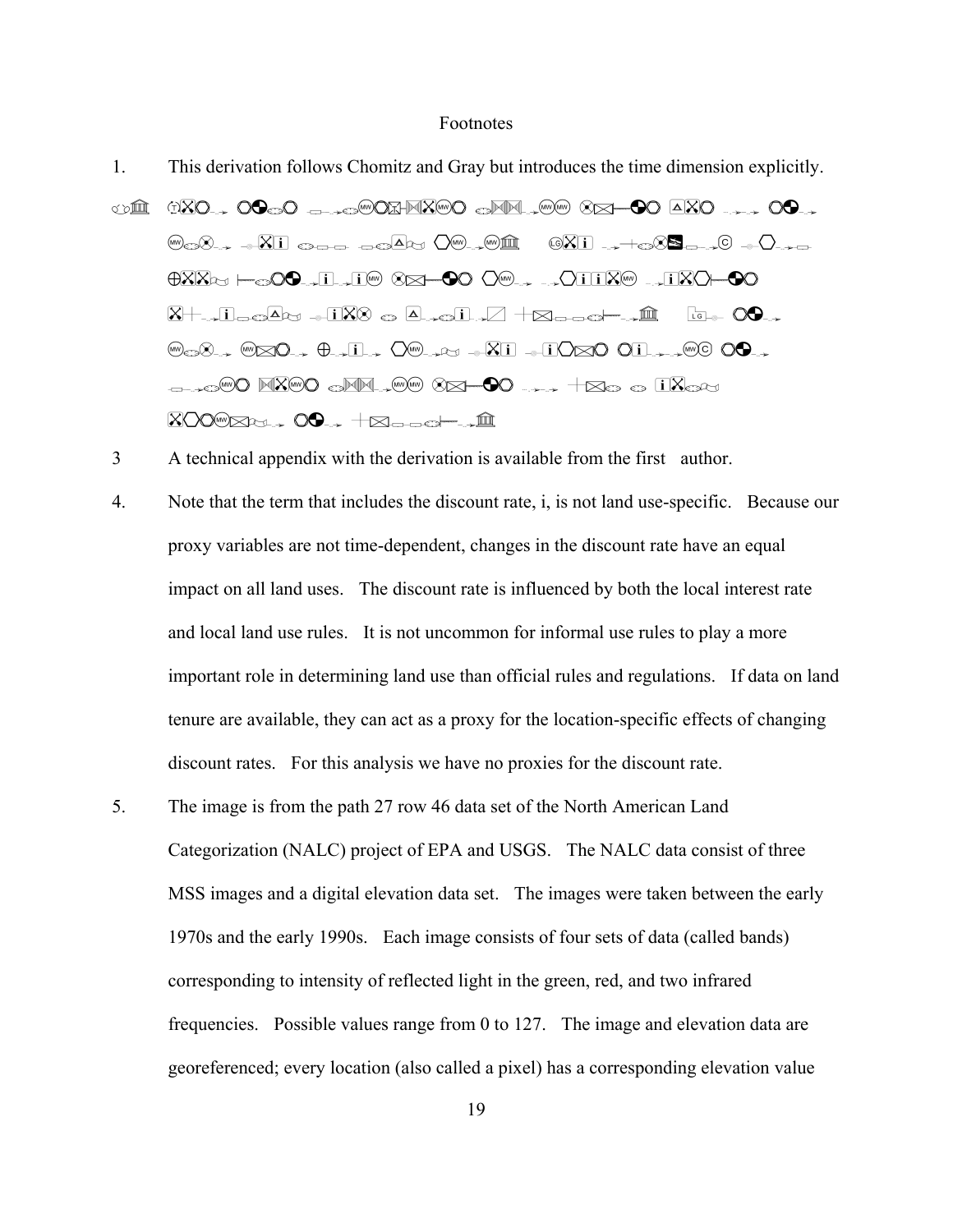and latitude and longitude coordinates. Each pixel in a band corresponds to the average intensity of light from a location 60 meters on a side. The 1973 image was chosen for this analysis because it corresponds most closely to the road and population center data available in the Digital Chart of the World.

- 6. This routine uses a histogram peak technique. It identifies a "cluster" of pixels with similar reflectance values in three frequency bands. The cluster is a set of pixels around each peak. We allowed the software to determine the number of clusters, by including peaks such that 99% of the pixels are accounted for.
- 7. Some misclassification is evident. Some areas that appear forested in the false color image were classified in the same category as irrigated areas. This might be due to the confounding effect of shadows on the classification process. In addition, at least one lake was put into category 1 and another into category 2. All bodies of water in this area carry high sediment loads and large amounts of aquatic plant life which commonly results in misclassification.
- 8. The index was derived from a map where the number of discrete soil regions is much less than the number of pixels in the image. Therefore, the soils index is only a rough approximation of the actual productivity of the soil at a given location.
- 9. The choice of the square root of slope is arbitrary.
- 10. The general expression of spatial effects is as follows (Anselin, p 34):

*y* =  $\rho$ *W<sub><i>l*</sub>*y* + *X*β + ε  $\epsilon = \lambda W_{\epsilon} \epsilon + \mu$  $\mu \sim N(0,\Omega)$